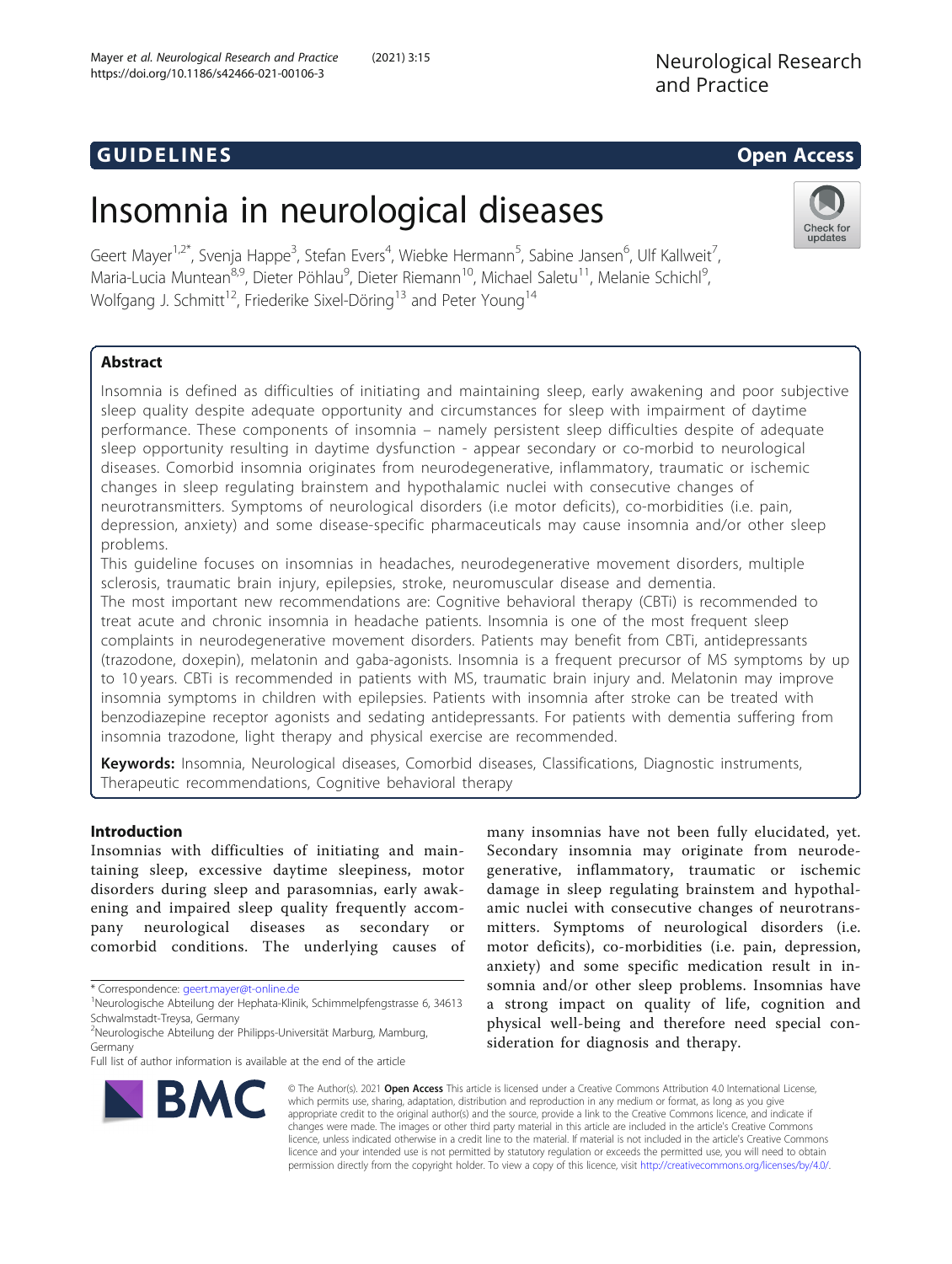This guideline focuses on insomnias in headaches, neurodegenerative movement disorders, multiple sclerosis, traumatic brain injury, epilepsies, stroke, neuromuscular disease and dementia.

# Classification and definitions

The ICD 10/11, ICSD 3 and DSM V differentiate as "transient" or "chronic" insomnia. The ICD 11 contains a special chapter on sleep disorders, in which insomnia disorder is differentiated into short-term, chronic and unspecified insomnia disorders.

Chronic insomnia disorder is defined by the following diagnostic criteria (ICD 10):

- A. Patient reports or caretaker observes
	- 1. Difficulty initiating sleep
	- 2. Difficulty maintaining sleep
	- 3. Waking up earlier than desired
	- 4. Resistance to going to bed on appropriate schedule
	- 5. Difficulty sleeping without parent or caregiver intervention
- B. The sleep disorder causes significant clinical suffering or impairment in social-, educational- and professional life or other important domains
- C. The sleep disturbance and associated daytime symptoms occur at least three times per week
- D. The sleep disturbance and associated daytime symptoms have been present for at least 3 months
- E. The sleep disorder occurs despite sufficient opportunity to sleep
- F. The insomnia is not attributed more clearly by another sleep disorder
- G. The insomnia is not caused by the physiological effects of a substance
- H. The co-existing psychological and physical diseases do not explain the insomnia. If criteria for insomnia are met in context with a psychological or physical disease, both disorders will be diagnosed

In contrast to situational and transient insomnias defined as insomnia symptoms attributed to a certain event/situation or occurring transiently (meaning less than 3 months), occurring frequently without the need of specific interventions, chronic insomnias require specific treatment due to its impact on sleep quality, daytime performance and quality of life. According to ICD-10 [\[1\]](#page-9-0) a diseaseworthy insomnia is given, when symptoms persist for 4 weeks. According to DSM-5 [[2](#page-9-0)] disease duration of 3 months is required, which is then called chronic insomnia. Insomnia in neurological diseases is also classified according to ICD-10 [[1\]](#page-9-0).

# **Diagnostics**

According to ICD 10/11 [[1](#page-9-0)] the diagnosis of insomnia is based on clinical evaluations. Questionnaires may be added to complete evaluation of clinical symptoms within the diagnostic workup. For some of the neurological diseases, specific questionnaires addressing insomnia/sleep disturbances were designed, which are cited in the respective chapters. The recommended diagnostic work-up steps are as follows:

Medical history/diagnostic work-up Psychiatric/psychological history Sleep history Actigraphy Polysomnography

# Recommendations

- The diagnostic work-up should comprise a complete medical history including physical and mental diseases, a physical examination, sleep questionnaires and sleep diary.
- The use of substances known to compromise sleep quality should be assessed thoroughly.
- Actigraphy may be used to evaluate bed and sleep times across 24 h and for longer time periods of days and weeks to assess circadian rhythm
- Polysomnography should be performed in cases suspicious for underlying organic sleep disorders (e.g., periodic leg movements, sleep related breathing disorders)
- Polysomnography is recommended – in therapy-refractory insomnia
	- after the above mentioned diagnostic steps to rule out secondary causes for insomnia have been performed
	- if insomnia potentially endangers patients themselves or others
	- in case of discrepancies between the subjective perception of insomnia and clinical and objective evaluations

#### Therapeutic principles

4.1. In general, patients sleep hygiene should be evaluated. Informations on improving sleep hygiene (psychoeducation) should be conveyed. Strategies to improve day-structuring should be considered.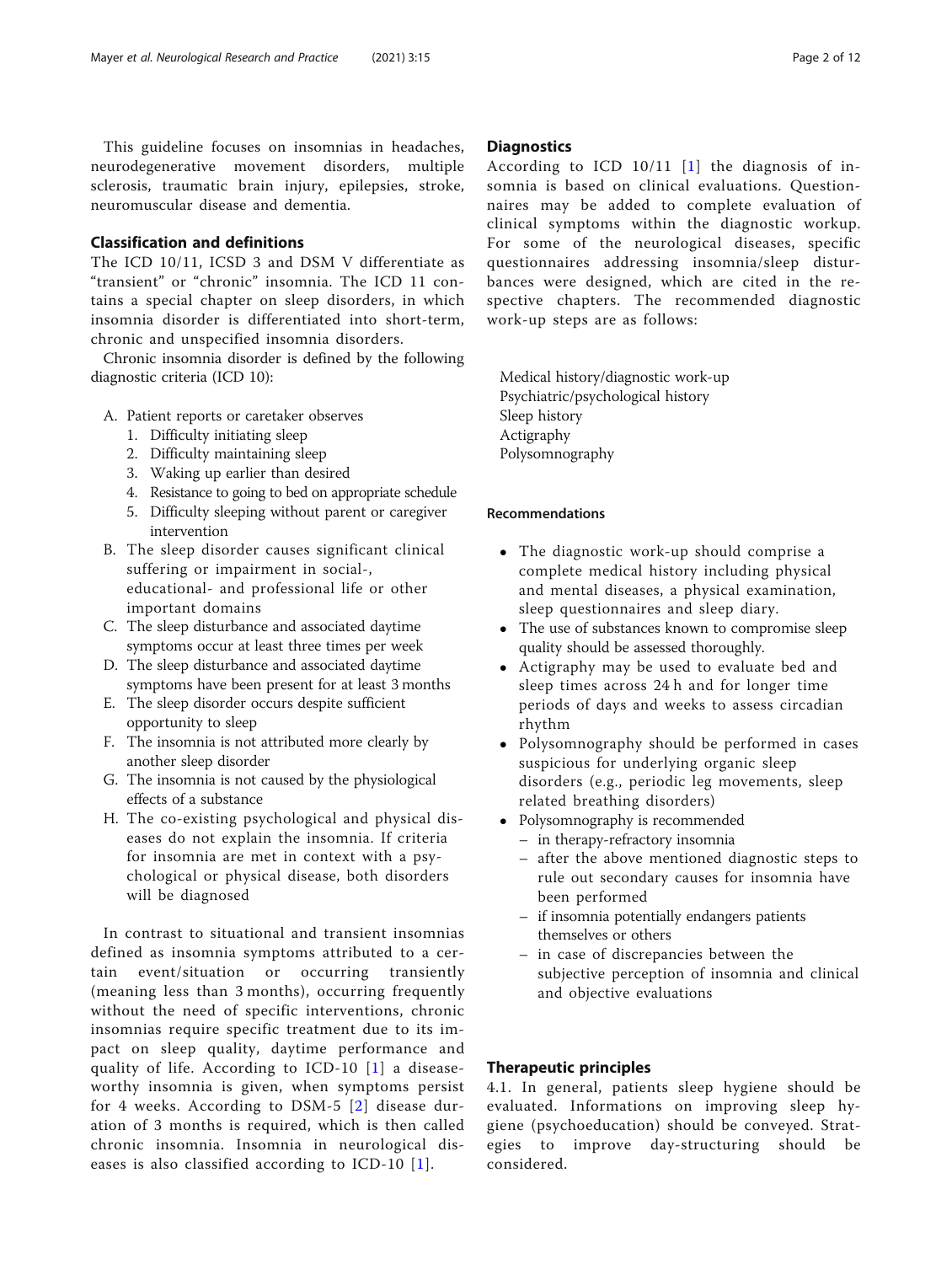

Insomnias comorbid to neurological disease should be treated according to international insomnia guidelines.

Collaboration with a certified sleep specialist is recommended for diagnostic work-up and treatment of insomnias. If polysomnography is indicated, the sleep laboratory should be accredited by the national sleep society and should be experienced in diagnosis and treatment of insomnias.

#### Insomnia in neurological diseases

The following chapter presents insomnias in the most common neurological diseases. Insomnia in restless legs syndrome and narcolepsy are covered in the respective European and American guidelines.

# Insomnia in headaches

The International Headache Society (IHS) differentiates more than 200 forms of headaches in the International Classification of Headache Disorders, which are mainly unrelated to sleep. However, sleep related headaches usually emerge during sleep and may be accompanied by insomnia (according to ICSD3 [[3](#page-9-0)– [5\]](#page-9-0)). These include different types of headaches such as migraine, cluster headache, chronic paroxysmal hemicrania (CPH) and hypnic headache syndrome. All of these forms show a close relationship between onset of pain and sleep and are listed separately in [appendix A](#page-8-0) of the ICSD3 (ICSD-32014).

In a large Korean population-based evaluation, migraine was reported in 46% and other headache forms in 33% of patients with impaired sleep duration, whereas only 20% of controls suffered from headaches [\[6](#page-9-0)]. Similarly, migraine frequency increased in patients with short compared to longer sleep duration [[7,](#page-9-0) [8](#page-9-0)].

In polysomnography study about 50% of patients with chronic tension headache and chronic migraine insomnia reported insomnia, but objective sleep parameters did not differ significantly from those without insomnia [[9\]](#page-9-0). Interestingly, patients with the diagnosis of tension headache showed an increased amount of slow wave sleep with only few arousals in a Norwegian polysomnography based study, [[10\]](#page-9-0). In an American population-based evaluation, insomnia was associated with overuse of medication in 44% of headache patients [\[11](#page-9-0)].

In a pilot trial 31 patients with either chronic insomnia or co-morbid (secondary) insomnia received either chronic behavioral therapy (CBTi) twice per week for 30 min (including advice on combined sleep hygiene and sleep restriction regimen) or unspecific advice on life style adjustments  $[12]$  $[12]$ . After 2 weeks the Intention-to-Treat analysis showed a reduction of headache frequency of 26,9% in the CBTi group and 36,2% in the control group. The follow-up examination after 6 weeks of treatment showed a frequency reduction of headache episodes of 48% in the CBTI group and 25% in the control group. Significant improvement of objective sleep efficiency as assessed by actimetry as well as subjective sleep quality was detectable in the CBTi condition compared to the control group. In a controlled,double-blind pilot trial (RCT) 79 patients with migraine were randomized 1:1 to receive either 3 mg eszopiclone or placebo at bedtime demonstrating significantly higher sleep efficiency and total sleep time as well as lower wake time frequency of nocturnal awakenings in the eszopiclone group  $[13]$  $[13]$ .

#### Recommendations

- Besides symptom-oriented drug therapy, combined drug and CBT-I is recommended.
- Eszopiclone may be administered for at least 6 weeks in migraine patients with insomnia, since it does not have any influence on frequency, duration and intensity of migraine attacks.

# Insomnia in neurodegenerative movement disorders

The recommendations are restricted to Parkinson's disease (PD), atypical Parkinson syndromes, and spinocerebellar ataxia (SCA).

Sleep disorders in neurodegenerative diseases affect up to 90% of all patients. Sleep disorders in neurodegenerative diseases can precede motor symptoms by years and may exhibit unfavorable impact on quality of life and cognition [\[14\]](#page-9-0). Insomnia is the most frequently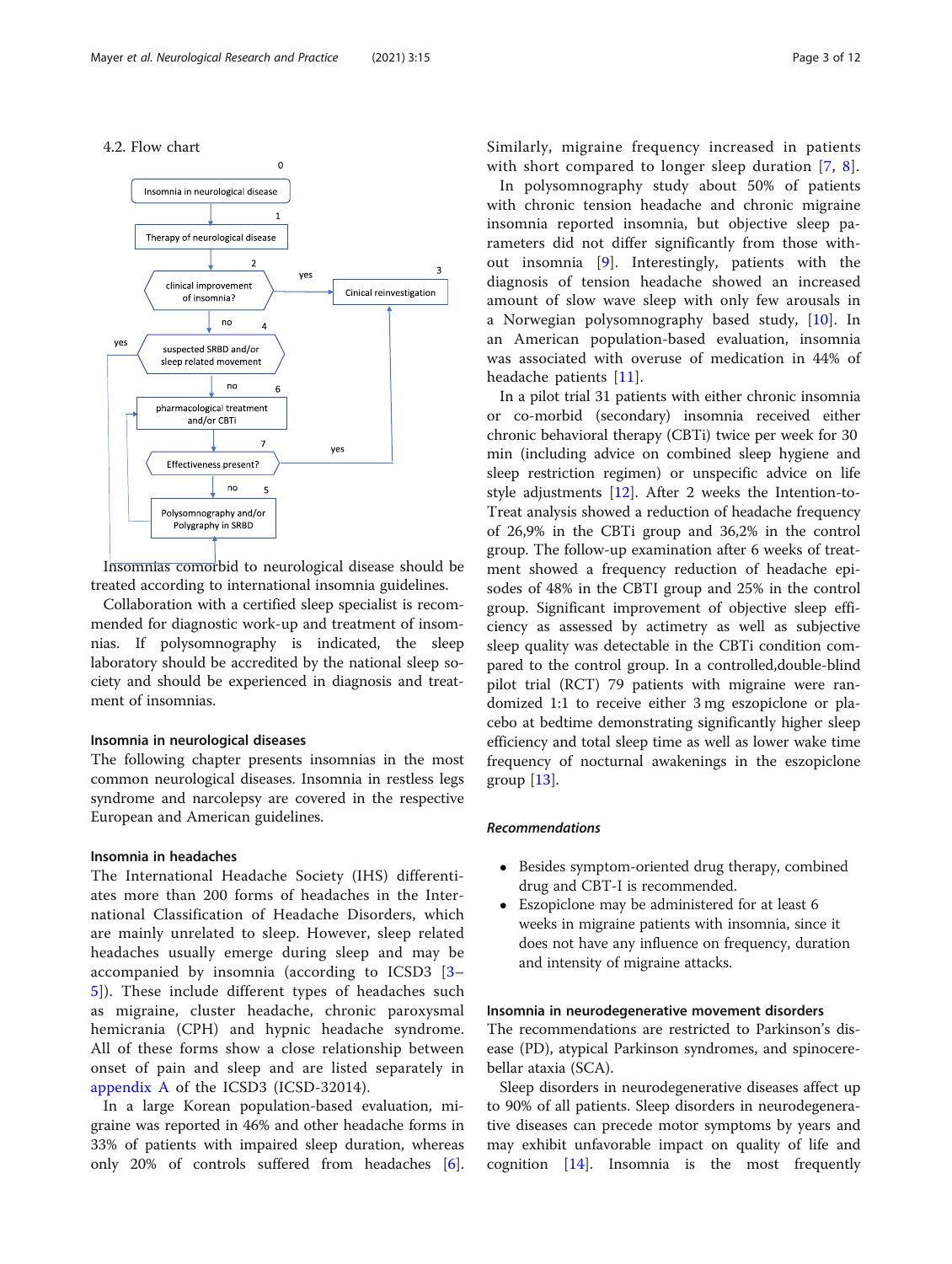associated sleep disorder [[15\]](#page-9-0). 35–60% fulfill the criteria of chronic insomnia [[15\]](#page-9-0).

To screen for sleep problems and score their severity in PD the task force of the Movement Disorder Society (MDS) recommends the use of the following scales and questionnaires: Parkinson's disease sleep scale (PDSS), Pittsburgh sleep quality index (PSQI) and SCOPA-Sleep [\[16](#page-9-0)].

Most studies on possible treatment options for insomnia in movement disorders have been performed in PD patients. Currently, there are no RCT treatment trials available addressing insomnia in supranuclear gaze palsy (PSP), corticobasal degeneration (CBD) or multisystem atrophy (MSA). The Task Force of the Movement Disorder Society for evidence-based medicine concludes that due to lack of studies no specific pharmacotherapy can be recommended for long-term treatment of sleep disorders in PD at present [\[17](#page-9-0)]. However, case series and small randomized studies report partially positive effects of some drugs. The European Federation of Neurological Societies/Movement Disorder Society for the therapy of insomnia in PD recommends the exclusion or otherwise treatment of other sleep disorders, and the identification and treatment of PD specific motor complications and symptoms [[18](#page-9-0)].

In PD patients the amplitude of the rhythmic expression of clock genes such as per 2 as well as the transcription factor bmal 1 was reduced, supposedly influencing gene transcription and inflammatory processes. These changes of circadian processes might be a consequence of the ongoing neurodegenerative process but may also contribute to disease progression itself [\[19](#page-9-0), [20](#page-9-0)]. Analyses of a national data banks in Great Britain and Taiwan showed a prodromal incidence risk of insomnia for clinical manifestation of PD of 1,38 (CI 1,11 – 1,70) [[21,](#page-9-0) [22\]](#page-9-0).

In a Finnish questionnaire-based evaluation in 1447 randomly chosen PD patients chronic insomnia was reported by 36,9% with sleep maintenance problems as the mostly prominent feature in 81%. Others reported a close correlation between low sleep quality, chronic insomnia and restless legs syndrome symptoms [[23](#page-9-0)]. Insomnia in PD seems to be associated with age [\[24](#page-9-0)], disease duration, female sex, use of dopamine agonists [[25\]](#page-9-0) as well as neuropsychological symptoms such as depression/anxiety, even in de novo PD patients at an early disease stage [\[26](#page-9-0), [27\]](#page-9-0). In a Dutch longitudinal, prospective, cohort-study insomnia was also associated with motor fluctuations, autonomic dysfunction and hallucinations [[28\]](#page-9-0).

Although dopamine agonists were associated with insomnia, extended-release formulations of dopamine agonists seem to improve subjective and objective sleep quality [\[29\]](#page-9-0) but also motor symptoms [[30,](#page-9-0) [31](#page-9-0)]. Furthermore, in small case series antidepressants (AD) (i.e.

trazodone, doxepine, venlafaxine, nortryptyline), as well as melatonin / ramelteon, pimavanserine and GABAagonists (eszopiclone/zolpidem), exerted a positive effect on insomnia symptoms in PD patients  $[32-34]$  $[32-34]$  $[32-34]$ , whereas duloxetine, quetiapine and clozapine failed to show an improvement in sleep quality [\[32](#page-9-0)].

Small interventions studies on CBTi, sometime combined with light therapy, showed a significant improvement in subjective sleep quality [[35,](#page-9-0) [36](#page-10-0)]. Effects of deep brain stimulation (DBS) on sleep quality are not fully elucidated, yet. While a few questionnaire-based case series on DBS of the subthalamic nuclei resulted in improvement of subjective sleep quality [\[37](#page-10-0)–[39\]](#page-10-0), a small pilot trial in 5 patients with DBS of the globus pallidus internus failed to show any significant improvement of polysomnographically assessed sleep efficiency and sleep latency as well as subjective sleep quality [[40\]](#page-10-0).

Apart from PD, sleep disturbances also occur in other movement disorders. In atypical Parkinson syndromes, such as Multisystem atrophy (MSA), the reported incidence of insomnia is about 70% compared to 62% in PD and also in Progressive supranuclear palsy (PSP) insomnia and disturbed sleep architecture occurred more frequently than in PD (Abbott 2014, [[41](#page-10-0)]). Also, 37,7% of patients with SCA type 3 suffer from insomnia [\[42](#page-10-0)], while a case series of patients from one family with SCA type 2 showed a strong association between insomnia and depression [\[43](#page-10-0)].

#### Recommendations

- Treating with or switching to extended-release dopaminergics, either as transdermal application or extended-release levodopa, is recommended to improve subjective sleep quality.
- Eszopiclone, doxepine, zolpidem, trazodone, ramelteon and melatonin can be used for the treatment of insomnia in PD patients. However, evidence for the efficacy is insufficient.
- Subjective sleep quality can be improved by treatment with the antipsychotic drug pimavanserine and the antidepressants venlafaxine and nortriptiyline. Treatment with duloxetine, quetiapine and clozapine for insomnia is not recommended due to insufficient evidence of effectiveness.
- Bright light therapy with 1000–7500 lx for 30–90 min can be recommended for the treatment of insomnia in PD.
- Optimizing sleep hygiene, CBTi, light therapy and melatonin can be used for the treatment of insomnia in PD
- Consider multifactorial causes of insomnia: comorbidities such as RLS, PLMS, re-emergence of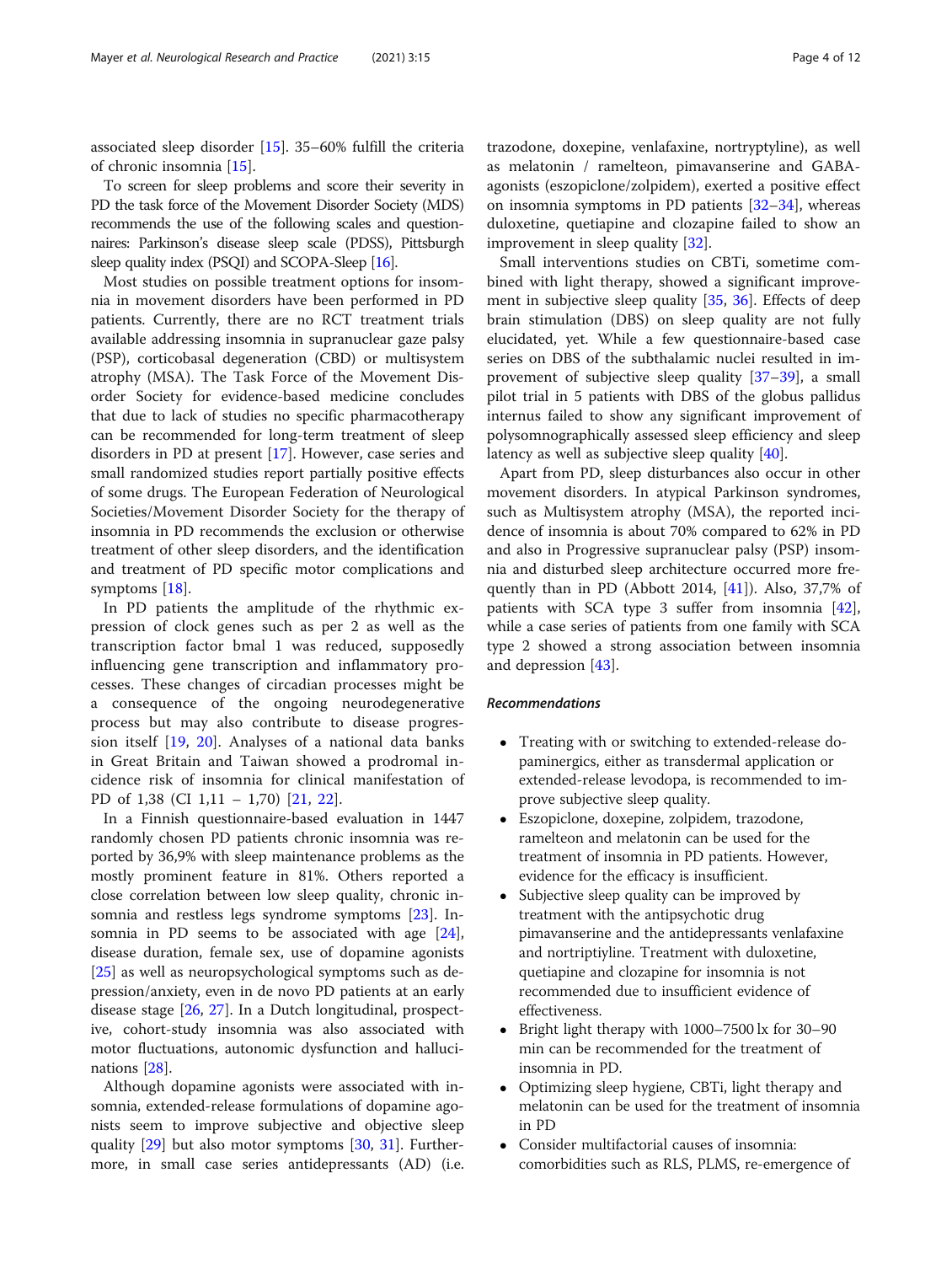motor or non-motor symptoms like akinesia, rigor und/or resting tremor and non-motor symptoms and complications like hallucinations should be identified by adequate diagnostic procedures and addressed specifically.

• Sleep quality of caretakers should also be evaluated since their sleep disorders may lead to impaired quality of care.

# Insomnia in multiple sclerosis

Multiple sclerosis (MS) is frequently associated with sleep disorders: Insomnia (25–55%), RLS (5–19%) and sleep related breathing disorder (SRBD, 20–60%). The causes for insomnia are manifold, and include primary insomnia, pain, nocturia, spasticity and obesity. Some specific MS drug regimens can contribute to insomnia. Insomnia is associated with physical and functional impairment and depression. Depending on criteria and type of assessment 25–54% of MS patients suffer from nonrestorative sleep [[44](#page-10-0)–[46](#page-10-0)].

At MS onset sleep quality in younger adults is mainly normal [\[111](#page-11-0)]. The risk to develop insomnia is associated with increased fatigue scores [[47](#page-10-0)]. A prospective multicenter study in Portugal including 206 MS patients, detected chronic insomnia in 22,6%, frequently associated to female sex, anxiety disorder, fatigue and presence of other comorbidities [\[48](#page-10-0)]. Others described a prevalence of insomnia varying between 13,2% of MS patients with relapsing and remitting MS (RRMS) [[49](#page-10-0)] and 12,5% with about half of them suffering from RRMS [\[50\]](#page-10-0). In 10,000 MS patients and 40,000 matched controls from a database insomnia was identified as a prodromal symptom of MS occurring up to 10 years prior to disease onset [\[51](#page-10-0)]. MS patients with insomnia showed a higher arousal level than patients with insomnia only or patients with other neurological disorders [[52\]](#page-10-0). A Dutch study (71 MS patients, 40 controls) showed that in MS patients with sleep disturbances cognitive impairment was pronounced and thalamic functional connectivity was impaired [\[53](#page-10-0)].

Data on the effect of disease modifying therapies on sleep and fatigue are scarce. However, some studies describe symptom improvement after or during treatment with disease modifying agents  $[47, 54]$  $[47, 54]$  $[47, 54]$  $[47, 54]$ . On the contrary, in patients with highly active RRMS treated with monthly intramuscular injections of ACTH insomnia was one of the most frequent side effects [\[55](#page-10-0)]. However, most studies on insomnia in MS are questionnaire-based and do not take disease severity or drug regimens into account.

A small North American study showed efficacy of CBTi on insomnia symptoms in MS [\[56\]](#page-10-0), another small study showed decreased melatonin levels after steroid pulse therapy in an MS animal model and in MS patients [\[57](#page-10-0)]. Besides, in a case control study with 202 MS patients 5 mg of melatonin exerted positive effects on insomnia symptoms [\[58](#page-10-0)].

# Recommendations

- CBTi is recommended despite insufficient data from RCTs.
- Melatonin is recommended despite insufficient data from RCTs.
- ADs are recommended in MS patients with comorbid depression.
- Diagnostic work-up of insomnia is recommended before initiating specific therapies.
- As insomnia often occurs prior to MS onset, MS should be considered in the differential diagnosis of insomnia.
- The association between fatigue and insomnia and the differentiation of both symptoms should be considered in the diagnostic and therapeutic process.

#### Insomnia in traumatic brain injury

Traumatic brain injury (TBI) is considered as the most frequent cause for persisting neurological handicap.

More than 50% of TBI patients suffer from sleep-wake disorders independent of the severity of TBI. Insomnia symptoms exert negative influences on neuroplasticity and the recovery process, as well as on cognition and nocturnal pain sensation and lowers the threshold for psychiatric comorbidity.

A meta-analysis of 1706 participants suffering from TBI of all degrees of severity identified insomnia in 29%, hypersomnia in 28% and sleep apnea in 25% of patients [[59\]](#page-10-0). In 95% of TBI patients decreased CSF-hypocretin-1 levels have been demonstrated during the acute phase. These findings seem to be persistent mainly in patients with a narcolepsy-like phenotype. Congruently, post mortem studies revealed a reduction of hypothalamic hypocretin neurons in TBI patients (Review: [[60](#page-10-0)]). Furthermore, more recent post mortem studies from the same group showed a 41% reduction of tuberomammilary histaminergic neurons in seven out of 12 patients, but only a 21% reduction of hypocretin neurons [\[61](#page-10-0)]. Female gender, impaired pre-traumatic sleep quality, reduced sleep perception and cognition during the first 2 weeks after acute TBI are predictive for chronic insomnia [\[62](#page-10-0)]. Circadian sleep-wake-rhythm disorders, especially the "delayed sleep phase syndrome" are considered as an important differential diagnosis in more than a third of all TBI patients suffering from insomnia [[63](#page-10-0)]. In 42% of all TBI patients reduced melatonin levels in their evening saliva probes anda delayed nocturnal melatonin synthesis were detected  $[64]$  $[64]$ . Patients with severe TBI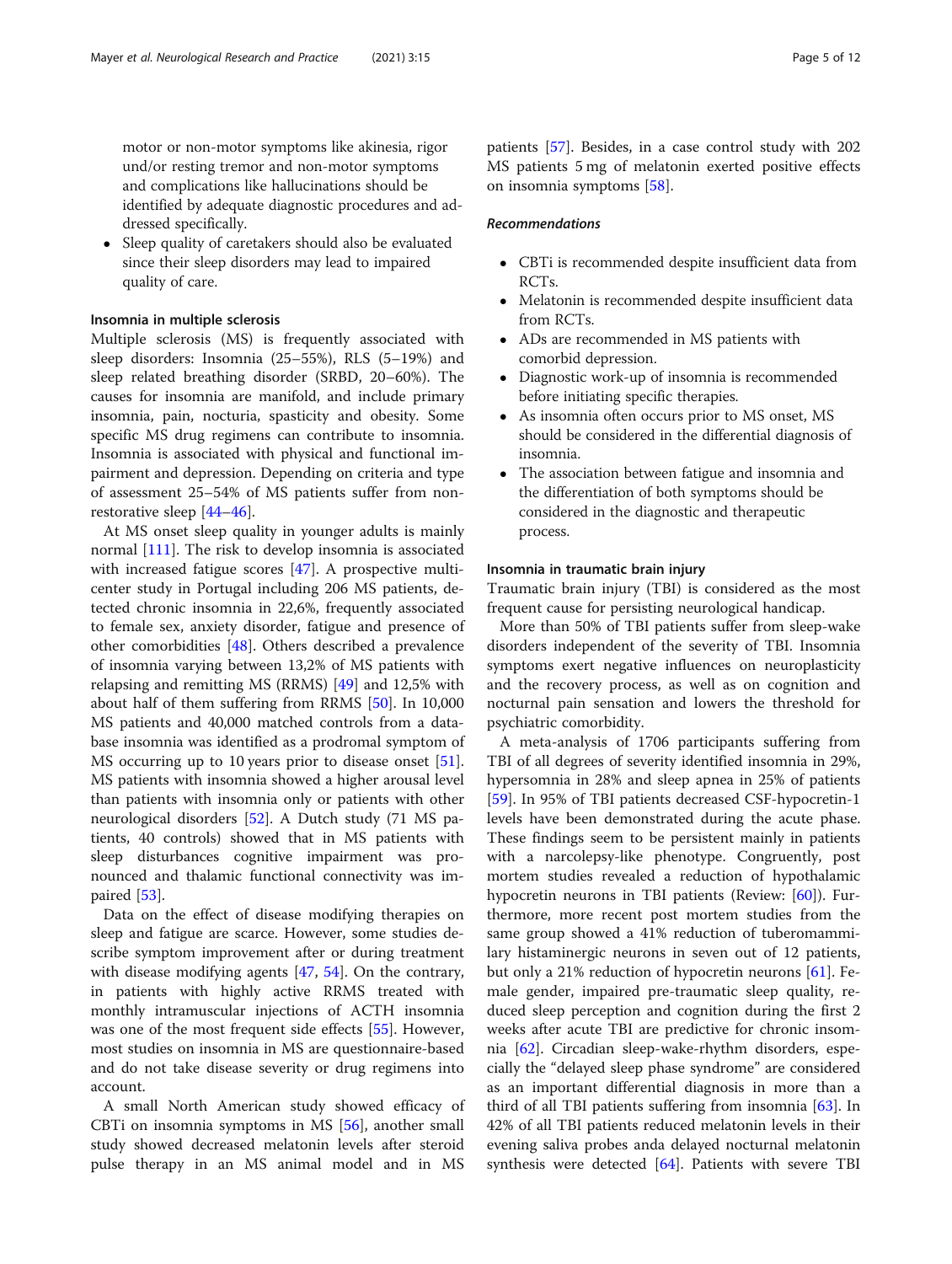showed an increase of slow wave sleep proportion during their chronic phase, suggesting an increase in posttraumatic neuroplasticity [[63](#page-10-0), [65\]](#page-10-0). No RCTs were identified specifically addressing treatment of insomnia in TBI.

# Recommendations

- Symptom oriented somatic (i.e. CPAP in obstructive sleep apnea) and pharmacological therapy is recommended taking comorbidities into consideration.
- Depending on the clinical conditions the combination of pharmacological therapy and CBTi should be considered.

### Insomnia in epilepsy

The prevalence of epilepsy in adults is about 3%. In a Chinese study including 150 adult patients with epilepsy (according to the International Classification of Epilepsies and Epileptic Syndrome) suffering from subjective sleep disorders compared to 100 healthy age- and sex matched controls, no differences regarding overall sleep quality using the Pittsburgh Sleep Quality Index (PSQI) were detected. However, the Insomnia Severerity Index (ISI) showed showed significantly higher scores in the epilepsy group. The ISI could identify insomnia in 19% of all epilepsy patients. Those epilepsy patients with insomnia were significantly more often treated with lamotrigine than those without insomnia [\[66](#page-10-0)]. In a prospective longitudinal study comprising 95 patients with unclassified epilepsies, 65,5% suffered from mild to moderate, and 28,9% from severe insomnia. Among the predictors for severe insomnia were a history of prior head trauma, previous epilepsy surgery, intake of sedative drugs, and antiepileptic polypharmacotherapy [[67](#page-10-0)].

In a questionnaire-based evaluation comparing sleep quality and insomnia frequency in 208 epilepsy patients and 212 controls, 24% of epilepsy patients compared to 20% of controls suffered from chronic sleep initiation difficulties. Chronic insomnia was diagnosed in 36% of epilepsy patients and 15% of controls. Sleep quality assessed by the PSQI was classified as impaired in 30% of epilepsy patients and 16% in controls [[68\]](#page-10-0). In a Spanish study 22% of 237 patients with non-refractory epilepsy suffered from sleep disorders compared to 45% out of 264 patients with refractory epilepsy [[69](#page-10-0)].

In a double-blind, crossover, placebo-controlled study in in 11 children aged 6–11 years 9 mg slow release melatonin, taken 30 min prior to bed time, resulted in a significantly reduced sleep latency [[70\]](#page-10-0) In 165 American veterans with epilepsy the prevalence of insomnia was 40%. TBI, intake of lamotrigine and affective disorder showed an increased association with insomnia [\[71\]](#page-10-0). A non-controlled phase 3 study to evaluate the add-on therapy of brivaracetam on focal epilepsies found insomnia in 3% of the group treated with 20 mg brivaracetam, and 6,9% in the group treated with 50 mg [\[72\]](#page-10-0).

A metaanalysis found a prevalence of 36–74.4% in adult epilepsy patients (mainly difficulties of maintaining sleep) and 11% in the pediatric population [\[73\]](#page-10-0). In a prospective study in nine patients deep brain stimulation of the anterior thalamic nucleus (ANT) was associated with polysomnographically detected awakenings in 14–67% of stimulations [[74\]](#page-10-0).

Of note, most studies were limited by sleep evaluation using questionnaires instead of polysomnography and epilepsy syndromes were not classified sufficiently.

# Recommendations

- AE that do not exert influence on sleep should be preferred.
- PSG can be used in patients treated with deep brain stimulation to detect stimulus associated arousals.
- Slow release melatonin can be used in epilepsy to shorten sleep latency (although this has only been verified in children so far).

### Insomnia in neuromuscular disease

A German study compared the frequency of non-motor symptoms in 90 NMD patients with an age matched control group demonstrating significantly more insomnia symptoms in the NMD group [\[75](#page-10-0)]. In a Japanese case report insomnia was the leading complaint in a patient with ALS [[76\]](#page-10-0).

A Chinese study investigated the use of integrative therapies (chinese herbs, massage, acupuncture) in 258 patients with amyotrophic lateral sclerosis (ALS) and found a higher use of these therapies in ALS patients with insomnia than in those without [\[77](#page-10-0)]. An Italian study investigated the association of sleep disorders in facialscapular-humeral dystrophy (FHSD). Polysomnographic data of 32 patients with a genetic form of FSHD were compared to those of an age matched control group. The FSHD group showed longer sleep latencies, shorter sleep duration, more frequent wake episodes and a shorter amount of REM sleep. With disease progression FSHD patients had less body movements in sleep [\[78\]](#page-10-0).

An Italian and an American study describe each a case with Morvan syndrome. In both cases severe neuromyotonia was combined with severe insomnia, and in both cases antibodies against voltage-gated potassium channels were detected. In one of these cases plasmapheresis resulted in a restitution [[79\]](#page-10-0), in another case restitution was achieved by thymectomy [\[80\]](#page-11-0).

An American study investigated the frequency of sleep disorders using polysomnographic data a in 8 patients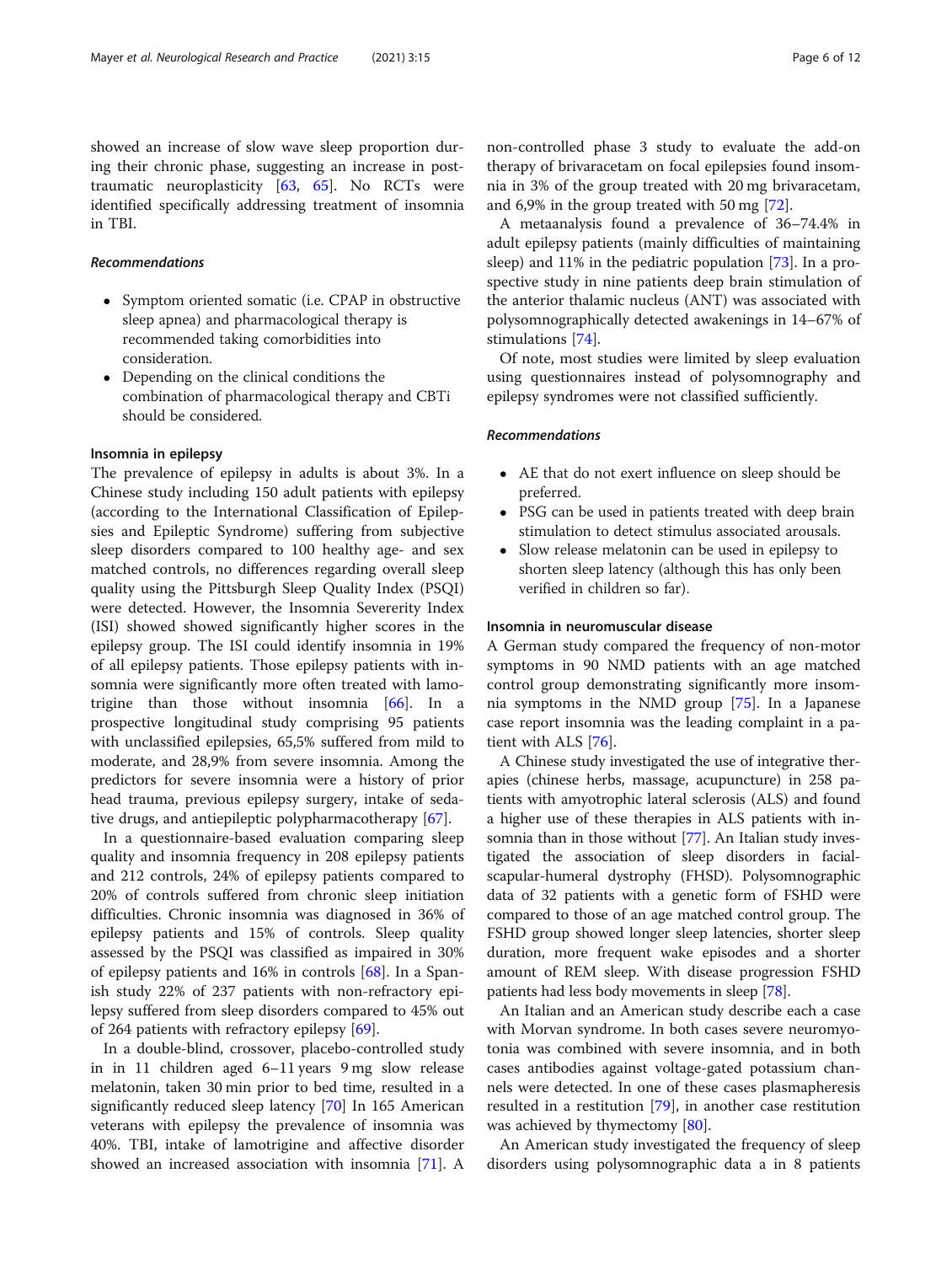with myotonic dystrophy type 2. Five (62,5%) patients suffered from insomnia [\[81](#page-11-0)].

An Italian study compared the frequency of SRBD in 13 patients with sporadic inclusion body myositis (IBM) to those of age matched controls and found significantly lower sleep efficiency, a higher frequency of nocturnal awakenings, and significantly longer nocturnal wake times [[82\]](#page-11-0).

Limitations: Very low patient numbers.

#### Recommendations

- Insomnia should be considered as a relevant sleep disorder in ALS.
- Insomnias should be taken into anamnestic and diagnostic considerations in FSHD, IBM and MD2.
- Insomnia must be considered as an integral sleep disorder in patients with Morvan-Syndome, which may improve by treatment with plasmapheresis or thymectomy.

#### Insomnia in stroke

Several studies identified insomnia to be responsible for a mild to moderate increase of the risk for stroke, whereas other studies did not detect an increased risk. These discrepancies might partially be attributed to other confounding factors.

The risk for stroke was increased in patients with insomnia in a population based-study in a 10-year followup (HR 1.85; 1.62–2.12) after controlling for other risk factors [[83\]](#page-11-0). A registry-based study with 21,430 patients with insomnia found an increased stroke risk in a fouryear follow-up (HR 1.54; 1.38–1.72) [\[84](#page-11-0)]. A populationbased study with 5494 patients found a slightly increased risk for a former stroke in patients with insomnia symptoms (OR 1.26; 1.03–1.55), which could not be confirmed at follow-up over up to 6 years  $[85]$  $[85]$ . A metaanalysis of prospective population-based studies found the risk for a later cardio-cerebral vascular event slightly increased in persons with difficulties of sleep initiation (RR 1.27; 1.15–1.40) and people with difficulties to maintain sleep (RR 1.11; 1.04–1.19) as well as nonrestorative sleep (RR 1.18; 1.05–1.32), whereas the risk for stroke was not elevated in persons reporting early awakenings. The analysis did not discriminate between cardial and cerebral events [[86](#page-11-0)]. Another populationbased study did not find an increased risk for stroke in patients with difficulties initiating and maintaining sleep after controlling for other risk factors. Only in men with either short sleep  $\left\langle \epsilon = 5 \right\rangle$  or long sleep duration  $\left( \epsilon = 10 \right)$ h) a slight, but not significant, increase of stroke risk was detected after controlling for several risk factors (HR 1.89; 0.96–3.73 resp.HR 1.72; 0.89–3.33) [[87\]](#page-11-0).

The HUNT 3 study ( $n = 24,715$ ) found no increased stroke risk in insomnia patients after correction for confounding variables [[88\]](#page-11-0).

### Insomnia after stroke

In a review insomnia was described in 50% of patients after stroke, of whom 1/3 did not suffer from insomnia prior to stroke. Symptoms are moderated by environmental factors and comorbidities, rarely as a result of brain damage [[89\]](#page-11-0). In a prospective study 59.8% of patients  $(N = 214)$  experienced at least one symptom of insomnia in the first month after stroke [\[90\]](#page-11-0). In a longitudinal cohort study in  $(n = 100)$  women impaired sleep quality (as measured by the PSQI) was detected during the acute phase, but not after 6 months of follow-up [\[91](#page-11-0)]. A prospective study in 508 patients found symptoms of insomnia 3 months after stroke in 36.6% patients, in 12.6% with symptoms sequelae during daytime, mainly in those with stroke of the frontal lobe [\[92\]](#page-11-0).

A multicentric, prospective study ( $n = 809$ ) found insomnia according to DSM IV criteria in 26.9% of all patients and any type of sleep disorder in 56.7% [[93\]](#page-11-0). A prospective multicenter study with 441 patients, age < 65 years found insomnia in 30–37% of all patients after 1 year of follow-up. 16% suffered from chronic insomnia after 6 months, and had an increased risk for feeling depressed (OR 6.75; 2.78–16.4), anxious (OR 3.31; 1.54–7.09) or to have a physical handicap (OR 3.60; 2.07–6.25) [\[94\]](#page-11-0).

Quality of life in the first weeks after stroke was worse in patients with insomnia than in those without [\[95](#page-11-0)]. Health related quality of life HRQol was reduced in 336 patients with insomnia which occurred after stroke [\[96](#page-11-0)]. Symptoms of insomnia and reduced HRQol with physical and even more mental factors correlated in 214 patients 1 month after stroke [[90\]](#page-11-0).

Treatment of insomnia after stroke should comprise behavioral strategies such as a silent environment during the night with protection from too much light, during daytime much light exposure and physical activity. Drug treatment should comprise benzodiazepine receptoragonists (zolpidem) or sedating antidepressants (amitriptyline, trazodone, mianserin, mirtazapine) [[89\]](#page-11-0). A randomized controlled pilot-study in 15 patients found improved sleep disorder after 4 months of CBTi compared to unspecific treatment, which did not persist at follow-up [[97](#page-11-0)]. A small prospective study in 30 patients with subacute stroke did not show differences of function, cognition and depression between stroke patients after stroke and patients with stroke and insomnia treated with hypnotics ( $n = 15$  Zolpidem, in one patient additional 0.125 mg triazolam and in two patients trazodone 25 mg) after 3 weeks. This result indicates that hypnotics do not hamper rehabilitation [\[98](#page-11-0)]. Acupuncture has proven to be helpful in the treatment of insomnia after stroke [\[99\]](#page-11-0).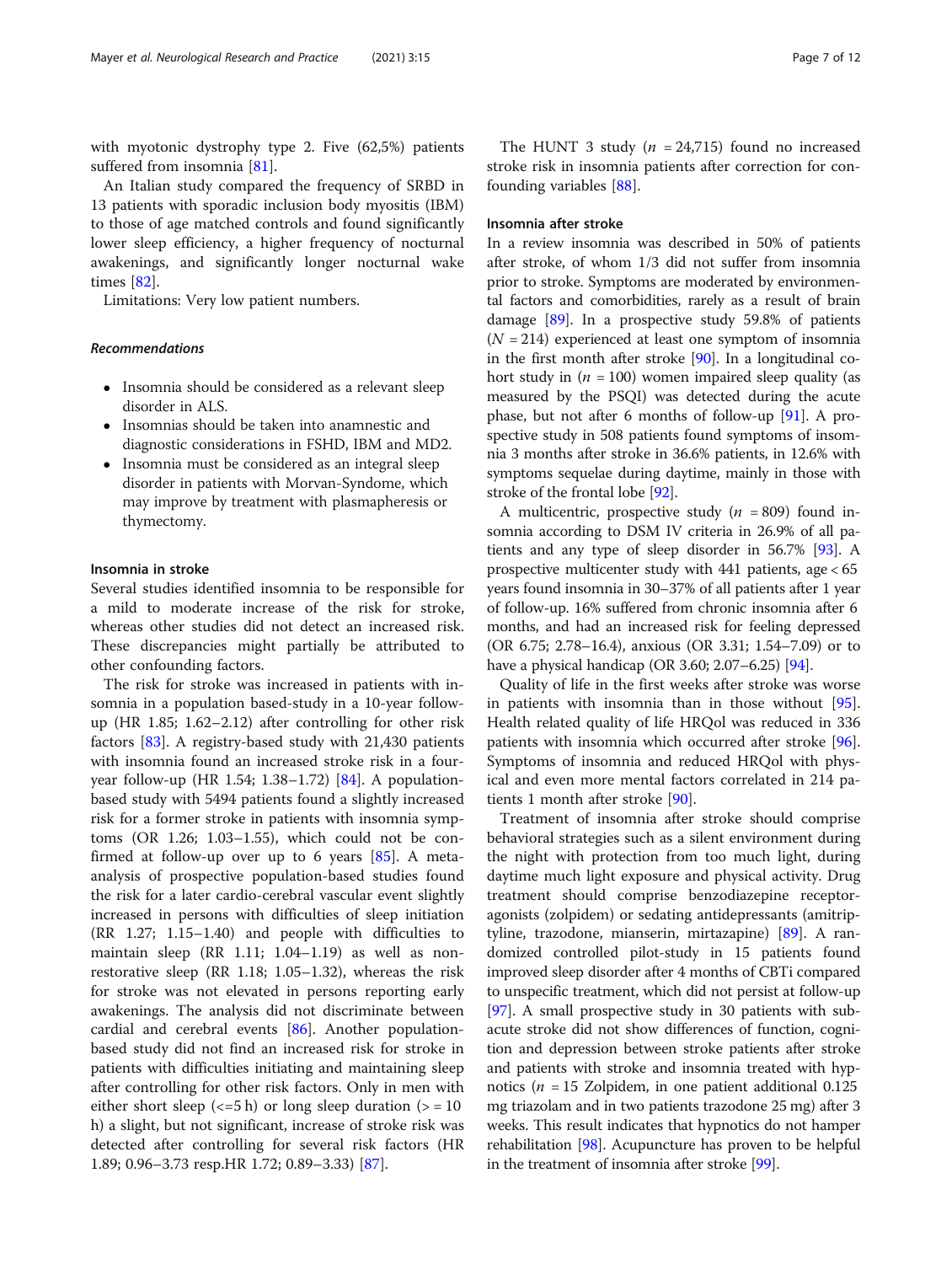# Recommendations

- Since insomnia occurs frequently in acute stroke, screening for insomnia should be performed.
- Insomnia in stroke patients should be treated to improve the outcome of stroke and to improve quality of life.
- Therapies using bright light, benzodiazepinereceptor agonists, sedating antidepressants, CBTi and acupuncture can be recommended.

#### Insomnia in dementia and prion-diseases

Literature of the past 20 years has given proof that sleep disorders of any kind may be one of the first signs or may even directly contribute to the development of dementias, with insomnia being of special interest for the development of Alzheimer dementia (AD). Early diagnosis and treatment of sleep disorders dementia could add to the prevention of dementias.

Aggregation of beta amyloid (Aß) starts about 20 years prior to diagnosis of AD. Short sleep duration seems to impair Aß elimination by the glymphatic system and seems to enhance production of Aß, leading to Aß accumulation in the brain.

A population-based Italian study found dementia in 86 of 750 persons > 65 years. Of those 84,7% had insomnia, 26,2% snoring and apneas, 25.7% leg movements, 30,6% excessive daytime sleepiness (eds)). EDS was the only predictor for cognitive decline [\[100](#page-11-0)].

In a crosssectional questionnaire-based evaluation in 500 patients with early forms of Lewy body dementia (DLB), Alzheimer (AD) and PD dementia (PDD) detected insomnia in 29,9%, nocturnal cramps in 24,1%, eds in 22,6%, RLS in 20,7% and RBD in 18,5% of patients. Patients with AD reported lower frequencies of sleep disturbances compared to DLB and PDD [\[101](#page-11-0)].

Patients suffering from long lasting insomnia aged 50– 65 years have a higher risk to develop dementia (HR, 5.22; 95% CI, 2.62–10.41) than patients > 65 years without insomnia. Use of hypnotics with long half-life and high doses of hypnotics increase the risk for dementia [ $102$ ]. In persons > 75 years difficulties to maintain sleep increased the risk for cognitive decline of previously cognitively not impaired persons [\[103](#page-11-0)].

Sleep disorders with prolonged sleep latency and low sleep efficiency were associated with cognitive frontal executive and visuospatial dysfunctions [\[104\]](#page-11-0).

Polysomnographies of patients with Creutzfeldt-Jakob disease showed changes of the sleep structure: Reduction of total sleep time, sleep spindles and K complexes as well as sleep fragmentation and REM sleep without atonia. Comorbid sleep disorders in these patients are hypersomnia in 39%, insomnia in 46%, RLS in 25% and parasomnias in 32%. Patients can benefit from treatment of their comorbid sleep disorders [[105\]](#page-11-0).

A combination of bright light exposition and walking exercise for > 4 days/week increased sleep duration mea-sured by actigraphy in AD patients [[106\]](#page-11-0).

In an evidence-based guideline for " Prescribing antipsychotics for behavioural and psychological symptoms of dementia and insomnia" (VSPD) recommendations on the handling of insomnia symptoms are given: 1. in patients, in which symptoms are stabilized or who show no response to adequate treatment for 3 months, antipsychotics should be slowly tapered every 1–2 weeks in collaboration with the patient and the caregiver (strong recommendation, moderate evidence). This recommendation is not applicable to psychotic patients 2. For adults with primary insomnia treated for any duration or secondary insomnia, in which underlying comorbidities are managed, antipsychotics can be stopped; tapering is not needed (good practice recommendation) [[107](#page-11-0)].

A Cochrane meta-analysis (2013) including 10 studies showed little or no evidence, that tapering of neuroleptics that had been administered over a long time period in patients with VSPD older than 65 years had any effect on the symptoms [[108\]](#page-11-0).

A 2016 Cochrane analysis [[109](#page-11-0)] on four RCTs with melatonin administration of up to 10 mg and slow release melatonin of 2.5 mg over 8–10 weeks in patients with dementia and sleep disorders did not show significant improvement for any of the sleep parameters. In 30 patients treated with trazodone sleep duration and sleep efficiency increased, but there was no improvement in nocturnal wake time and frequency of awakenings. Trazodone 8 mg administered over 8 weeks did not show any effect on sleep parameters.

Limitations: Most studies assessed sleep disorders with sleep questionnaires, interviews or actigraphy. Few studies are RCTs. All of the studies used different protocols over different time periods. The recommendations are therefore of very low evidence and do not imply that certain treatments may not be helpful or efficacious.

#### Recommendations

- In patients with behavioral problems caused by dementia, whose insomnia problems have been treated insufficiently with neuroleptics over years, neuroleptics should be tapered.
- No benefit for the treatment of insomnia in demented patients could be shown for hypnotics such as benzodiazepines, benzodiazepine receptor agonists and phytotherapy. These drugs should not be administered in demented patients with insomnia in general.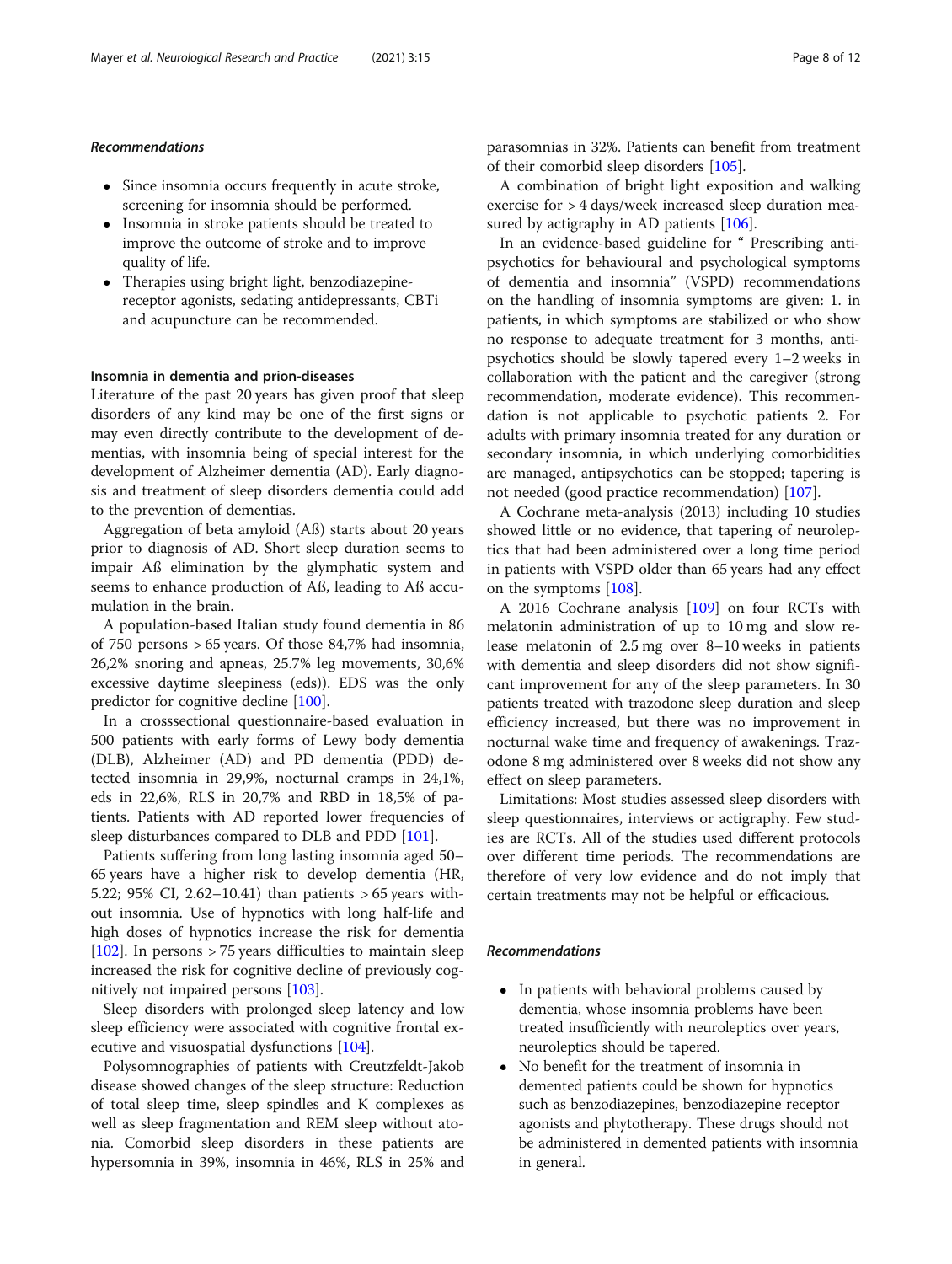- <span id="page-8-0"></span> Immediate release, slow release melatonin and melatonin-agonists may be options in the treatment of insomnia patients with AD.
- Trazodone 50 mg at night can be recommended since it improves sleep duration and sleep onset time in patients with AD, but there is no evidence, that it improves sleep fragmentation.
- Bright light therapy (2500 Lux full spectrum) in combination with 30 min of walking on at least 4 days per week can be recommended to improve sleep duration.

# Financing

The travelling cost of participants were covered by DGN. The guideline was not sponsored.

# Methods of guideline development

Participants from medical societies

For the German Society for Psychiatry and Psychotherapy DGPPN and for the German Society for Sleep Medicine: Prof. Dr. rer. Soc. Riemann.

For the German Society of Neurologists DGN and for the German Society for Clinical Neurophysiology and Functional Imaging DGKN Prof. Dr. med. Mayer.

German Alzheimer Society (Deutsche Alzheimer Gesellschaft e.V., Selbsthilfe Demenz): Mrs. S. Jansen, Berlin.

German Multiple Sclerosis Society (DMSG Bundesverband): Dr. D. Pöhlau, Aasbach.

German Parkinson Society (Deutsche Parkinson Gesellschaft e.V.): Dr. med. Wiebke Hermann, Rostock.

German Epilepsy Union (Deutsche Epilepsievereinigung): Participation was not possible.

Germain Migraine and Headache Society (Deutsche Migräne- und Kopfschmerzgesellschaft e.V.): Prof. Dr. med. Stephan Evers, Coppenbrügge.

German Stroke Society (Deutsche Schlaganfallgesellschaft): participation was not considered to be necessary.

### Participation of patient groups

Deutsche Alzheimer Gesellschaft e.V., Selbsthilfe Demenz, Friedrichstr. 236, 10,969 Berlin.

Deutsche Multiple Sklerose Gesellschaft, Bundesverband e.v. DMSG, Krausestr. 50, 30,171 Hannover.

Deutsche Parkinson Vereinigung - Bundesverband e.V., Moselstraße 31, 41,464 Neuss.

Deutsche Epilepsievereinigung e.V., Bundesgeschäftsstelle, Zillestraße 102, 10,585 Berlin.

Deutsche Migräne- und Kopfschmerzgesellschaft, Migräne- und Kopfschmerzklinik Königstein; Ölmühlweg 31, 61,462 Königstein im Taunus.

# Search and selection of scientific literature

Search used medline, pubmed, embase, web of science und Cochrane database. Search included years 11/2009– 12/2018 and was restricted to adult population. Search terms were "insomnia in neurologic disease", "insomnia in central neurologic diseases", and  $\mu$ insomnia and  $-$  respective neurological diseases").

Articles had to contain at least one definition of insomnia according to recent classification systems. All randomized, controlled studies with > 5 patients were included. If studies with high evidence were lacking, studies of lower evidence were included, if they met the selection criteria. Evidence classification (class 1-!V) was perfomed according to standardized European Procedures [[110\]](#page-11-0). Levels of recommendation are A-D. Literature was categorized independantly by two experts according to Oxford Centre for Evidence-based Medicine Levels of Evidence (2001).

# Consensus methods

Modified Delphi procedure: PD Dr. Sitter.

Consensus was reached with a nominal group process and delphi technique in two consensus conferences.

#### Appendix

Links to sleep questionnaires

Pittsburg Sleep Quality Index [https://www.](https://www.outcometracker.org/library/PSQI.pdf) [outcometracker.org/library/PSQI.pdf](https://www.outcometracker.org/library/PSQI.pdf)

SF-A: [https://www.researchgate.net/publication/2](https://www.researchgate.net/publication/285321057_Schlaffragebogen_A_und_B) [85321057\\_Schlaffragebogen\\_A\\_und\\_B](https://www.researchgate.net/publication/285321057_Schlaffragebogen_A_und_B)

Abend Morgen Protokoll: [https://www.dgsm.de/](https://www.dgsm.de/downloads/fachinformationen/frageboegen/2wochen.pdf) [downloads/fachinformationen/frageboegen/2wochen.pdf](https://www.dgsm.de/downloads/fachinformationen/frageboegen/2wochen.pdf)

Insomnia Severiy Index: [https://deploymentpsych.org/](https://deploymentpsych.org/system/files/member_resource/Insomnia%20Severity%20Index%20-ISI.pdf) [system/files/member\\_resource/Insomnia%20Severity%2](https://deploymentpsych.org/system/files/member_resource/Insomnia%20Severity%20Index%20-ISI.pdf) [0Index%20-ISI.pdf](https://deploymentpsych.org/system/files/member_resource/Insomnia%20Severity%20Index%20-ISI.pdf)

#### Acknowledgements

N.A.

#### Implementation

On the homepage of the AWMF [\(http://www.awmf.org](http://www.awmf.org)) and DNG [\(http://](http://www.dng.org) [www.dng.org\)](http://www.dng.org).

#### Authors' contributions

All authors wrote one or two chapters. The authors read and approved the final manuscript.

### Funding

None.

#### Availability of data and materials N.A.

Ethics approval and consent to participate N.A.

#### Consent for publication

All authors and participating patient groups gave their consent.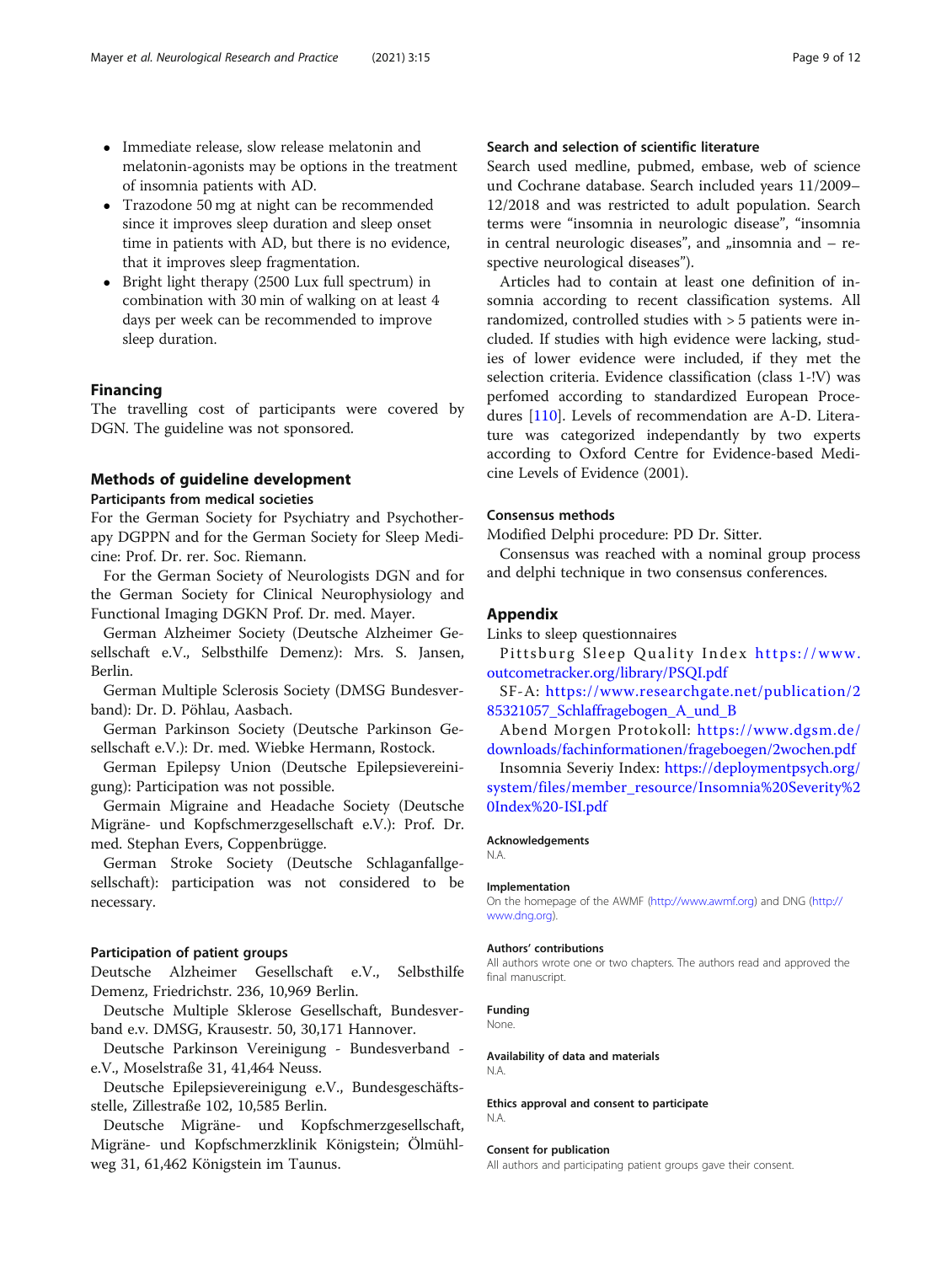#### <span id="page-9-0"></span>Competing interests

None.

#### Author details

1 Neurologische Abteilung der Hephata-Klinik, Schimmelpfengstrasse 6, 34613 Schwalmstadt-Treysa, Germany. <sup>2</sup>Neurologische Abteilung der Philipps-Universität Marburg, Mamburg, Germany. <sup>3</sup>Klinik Maria Frieden, Klinik für Neurologie, Am Krankenhaus 1, 48291 Telgte, Germany. <sup>4</sup>Krankenhaus Lindenbrunn, Abteilung Neurologie, Lindenbrunn 1, 31863 Coppenbrügge, Germany. <sup>5</sup>Klinik und Poliklinik für Neurologie und Deutsches Zentrum für Neurodegenerative Erkrankungen e.V. (DZNE), Gehlsheimer Str. 20, 18147 Rostock, Germany. <sup>6</sup>Deutsche Alzheimer Gesellschaft e.V. Selbsthilfe Demenz, Friedrichstr. 236, 10969 Berlin, Germany. <sup>7</sup>Klin. Schlaf- und Neuroimmunologie, Private Universität Witten/Herdecke gGmbH, Alfred-Herrhausen-Str. 50, 58448 Witten, Germany. <sup>8</sup>Paracelsus Elena Klinik, Schanzenstr. 85 Dr. med Dieter Pöhlau, 34130 Kassel, Germany. <sup>9</sup>DRK Kamillus Klinik, Hospitalstr. 6, 53567 Asbach, Germany. <sup>10</sup>Psychiatrische Universitätsklinik Freiburg, Hauptstraße 5, 79104 Freiburg, Germany. 11LKH – Graz II, Standort Süd, Wagner Jauregg Platz 1, A-8053 Graz, Austria. 12Universitätsklinik für Psychiatrie und Psychotherapie, Murtenstrasse 21, 3008 Bern, Switzerland. 13Paracelsus-Elena-Klinik, Klinikstr. 16, 34128 Kassel, Germany. 14Neurologische Klinik Reithofpark, Reithof 1, 83075 Bad Feilnbach, Germany.

#### Received: 10 January 2021 Accepted: 12 January 2021 Published online: 10 March 2021

#### References

- 1. WHO (1992). Kapitel V–F51.0 Insomnien. In ICD-10 (international statistical classification of diseases and related health problems). Genf: WHO.
- 2. American Psychiatric Association (Hrsg) (2013). DSM5 (diagnostic and statistical manual of mental disorders). Washington DC: American Psychiatric Association.
- 3. American Academy of Sleep Medicine (Hrsg) (2014). ICSD-3 (international classification of sleep). Darien: American Association of Sleep Medicine.
- 4. American Acadamy of Sleep Medicine (2014). International Classification of Sleep Disorders – Third Edition (ICSD-3). Rochester: American Sleep Disorders Association.
- 5. Headache Classification Committee of the International Headache Society (IHS) (2018). The international classification of headache disorders, 3rd edition. Cephalalgia, 38, 1–211.
- 6. Kim, J., Cho, S. J., Kim, W. J., Yang, K. I., Yun, C. H., & Chu, M. K. (2017). Insufficient sleep is prevalent among migraineurs: A population-based study. The Journal of Headache and Pain, 18, 50.
- 7. Kim, J., Cho, S. J., Kim, W. J., Yang, K. I., Yun, C. H., & Chu, M. K. (2017). Insomnia in tension-type headache: A population-based study. The Journal of Headache and Pain, 18, 95.
- Song, T. J., Yun, C. H., Cho, S. J., Kim, W. J., Yang, K. I., & Chu, M. K. (2018). Short sleep duration and poor sleep quality among migraineurs: A population-based study. Cephalalgia, 38, 855–864.
- 9. Verma, R., Nagar, K. K., Garg, R. K., Uniyal, R., Sharma, P. K., & Pandey, S. (2016). Study of sleep disorders and polysomnographic evaluation among primary chronic daily headache patients. Journal of Neurosciences in Rural Practice, 7(Suppl 1), S72–S75.
- 10. Engstrøm, M., Hagen, K., Bjørk, M., Stovner, L. J., Stjern, M., & Sand, T. (2014). Sleep quality, arousal and pain thresholds in tension-type headache: A blinded controlled polysomnographic study. Cephalalgia, 34, 455–463.
- 11. Shand, B., Goicochea, M. T., Valenzuela, R., Fadic, R., Jensen, R., Tassorelli, C., … the COMOESTAS CONSORTIUM (2015). Clinical and demographical characteristics of patients with medication overuse headache in Argentina and Chile: Analysis of the Latin American Section of COMOESTAS Project. The Journal of Headache and Pain, 16, 83.
- 12. Smitherman, T. A., Walters, A. B., Davis, R. E., Ambrose, C. E., Roland, M., Houle, T. T., & Rains, J. C. (2016). Randomized controlled pilot trial of behavioral insomnia treatment for chronic migraine with comorbid insomnia. Headache, 56, 276–291.
- 13. Spierings, E. L., McAllister, P. J., & Bilchik, T. R. (2015). Efficacy of treatment of insomnia in migraineurs with eszopiclone (Lunesta®) and its effect on total sleep time, headache frequency, and daytime functioning: A randomized, double-blind, placebo-controlled, parallelgroup, pilot study. Cranio, 33, 115–121.
- 14. Stavitsky, K., Neargarder, S., Bogdanova, Y., McNamara, P., & Cronin-Golomb, A. (2012). The impact of sleep quality on cognitive functioning in Parkinson's disease. Journal of the International Neuropsychological Society, 18(1), 108–117.
- 15. Videnovic, A. (2017). Management of sleep disorders in Parkinson's disease and multiple system atrophy. Movement Disorders, 32(5), 659–668.
- 16. Högl, B., Arnulf, I., Comella, C., Ferreira, J., Iranzo, A., Tilley, B., … Goetz, C. G. (2010). Scales to assess sleep impairment in Parkinson's disease: Critique and recommendations. Movement Disorders, 25, 2704–2716.
- 17. Seppi, K., Weintraub, D., Coelho, M., Perez-Lloret, S., Fox, S. H., Katzenschlager, R., … Sampaio, C. (2011). The Movement Disorder Society evidence-based medicine review update: Treatment of the non-motor symptoms of Parkinson's disease. Movement Disorders, 26(S3), 42.
- 18. Ferreira, J. J., Katzenschlager, R., Bloem, B. R., Bonuccelli, U., Burn, D., Deuschl, G., … Oertel, W. H. (2013). Summary of the recommendations of the EFNS/ MDS-ES review on therapeutic management of Parkinson's disease. European Journal of Neurology, 20, 5–15.
- 19. Abbott, S. M., & Videnovic, A. (2016). Chronic sleep disturbance and neural injury: Links to neurodegenerative disease. Nature and Science of Sleep, 8, 55–61.
- 20. Hood, S., & Amir, S. (2017). Neurodegeneration and the circadian clock. Frontiers in Aging Neuroscience, 9, 170.
- 21. Hsiao, Y. H., Chen, Y. T., Tseng, C. M., Wu, L. A., Perng, D. W., Chen, Y. M., … Chou, K. T. (2017). Sleep disorders and an increased risk of Parkinson's disease in individuals with non-apnea sleep disorders: A population-based cohort study. Journal of Sleep Research, 26, 623–628.
- 22. Schrag, A., Horsfall, L., Wlters, K., Noyce, A., & Petersen, I. (2015). Prediagnostic presentations of Parkinson's disease in primary care: A casecontrol study. Lancet Neurology, 14, 57–64.
- 23. Ylikoski, A., Martikainen, K., Sieminski, M., & Partinen, M. (2015). Parkinson's disease and insomnia. Neurological Sciences, 36, 2003–2010.
- 24. Mahale, R., Yadav, R., & Pal, P. K. (2015). Quality of sleep in young onset Parkinson's disease: Any difference from older onset Parkinson's disease. Parkinsonism & Related Disorders, 21, 461–464.
- 25. Telarovic, S., Mijatovic, D., & Telarovic, I. (2015). Effects of various factors on sleep disorders and quality of life in Parkinson's disease. Acta Neurologica Belgica, 115, 615–621.
- 26. Rutten, S., Vriend, C., van der Werf, Y. D., Berendse, H. W., Weintraub, D., & van den Heuvel, O. A. (2017). The bidirectional longitudinal relationshiip between insomnia, depression and anxiety in patients with early-stage, medication-naive Parkinson's disease. Parkinsonism & Related Disorders, 39, 31–36.
- 27. Tholfsen, L. K., Larsen, J. P., Schulz, J., Tysnes, O. B., & Gjerstad, M. D. (2017). Changes in insomnia subtypes in early Parkinson's disease. Neurology, 88, 352–358.
- 28. Zhu, K., van Hilten, J. J., & Marinus, J. (2016). The course of insomnia in Parkinson's disease. Parkinsonism & Related Disorders, 33, 51-57.
- 29. Ferreira, T., Prabhakar, S., & Kharbanda, P. S. (2014). Sleep disturbances in drug naive Parkinson's disease (PD) patients and effect of levodopa on sleep. Ann Indian Acad Neurol, 17, 416–419.
- 30. Pahwa, R., Stacy, M. A., Factor, S. A., et al. (2007). Ropinirole 24-hour prolonged release: Randomized, controlled study in advanced Parkinson disease. Neurology, 68, 1108–1115.
- 31. Trenkwalder, C., Kies, B., Rudzinska, M., et al. (2011). Rotigotine effects on early morning motor function and sleep in Parkinson's disease: A doubleblind, randomized, placebo-controlled study (RECOVER). Movement Disorders, 26, 90–99.
- 32. Amara, A. W., Chahine, L. M., & Videnovic, A. (2017). Treatment of sleep dysfunction in Parkinson's disease. Current Treatment Options in Neurology, 19, 26.
- 33. Rodrigues, T. M., Castro Caldas, A., & Ferreira, J. J. (2016). Pharmacological interventions for daytime sleepiness and sleep disorders in Parkinson's disease: Systematic review and meta-analysis. Parkinsonism & Related Disorders, 27, 25–34.
- 34. Trotti, L. M., & Karroum, E. G. (2016). Melatonin for sleep disorders in patients with neurodegenerative diseases. Current Neurology and Neuroscience Reports, 16, 63.
- 35. Rios Romenets, S., Creti, L., Fichten, C., et al. (2013). Doxepin and cognitive behavioural therapy for insomnia in patients with Parkinson's disease – A randomized study. Parkinsonism & Related Disorders, 19, 670–675.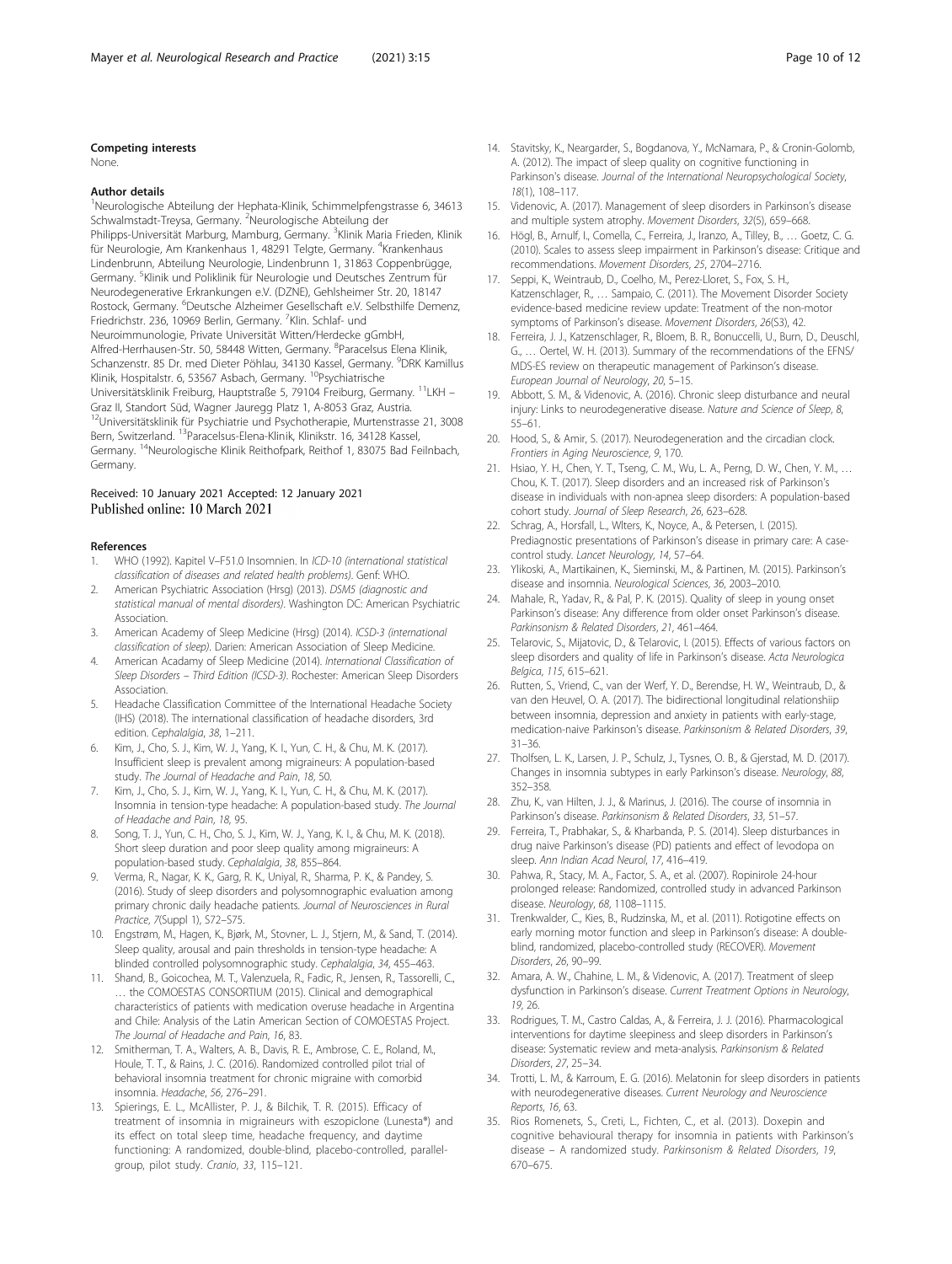- <span id="page-10-0"></span>36. Yang, H., & Petrini, M. (2012). Effect of cognitive behavior therapy on sleep disorder in Parkinson's disease in China: A pilot study. Nursing & Health Sciences, 14, 458–463.
- 37. Amara, A. W., Standaert, D. G., Guthrie, S., Cutter, G., Watts, R. L., & Walker, H. C. (2012). Unilateral subthalamic nucleus deep brain stimulation improves sleep quality in Parkinson's disease. Parkinsonism & Related Disorders, 18, 63–68.
- 38. Chahine, L. M., Ahmed, A., & Sun, Z. (2011). Effects of STN DBS for Parkinson's disease on restless legs syndrome and other sleep-related measures. Parkinsonism & Related Disorders, 17, 208–211.
- 39. Choi, J. H., Kim, H. J., Lee, J. Y., Yoo, D., Im, J. H., Paek, S. H., & Jeon, B. (2019). Long-term effects of bilateral subthalamic nucleus stimulation on sleep in patients with Parkinson's disease. PLoS One, 14(8).
- 40. Tolleson, C. M., Bagai, K., Walters, A. S., & Davis, T. L. (2016). A pilot study assessing the effects of pallidal deep brain stimulation on sleep quality and polysomnography in Parkinson's patients. Neuromodulation, 19, 724–730.
- 41. Walsh, C. M., Ruoff, L., Walker, K., Emery, A., Varbel, J., Karageorgiou, E., Luong, P. N., Mance, I., Heuer, H. W., Boxer, A. L., Grinberg, L. T., Kramer, J. H., Miller, B. L., & Neylan, T. C. (2017). Sleepless Night and Day, the Plight of Progressive Supranuclear Palsy. Sleep. 40(11), zsx154. [https://doi.org/10.1093/](https://doi.org/10.1093/sleep/zsx154) [sleep/zsx154](https://doi.org/10.1093/sleep/zsx154)
- 42. Pedroso, J. L., Braga-Neto, P., Martinez, C. R. J., Rezende Filho, F. M., Sobreira-Neto, M. A., Prado, L. B., … Barsottini, O. G. (2016). Sleep disorders in Machado-Joseph disease. Current Opinion in Psychiatry, 29, 402–408.
- 43. Hsu, C. H., Chen, Y. L., Pei, D., Yu, S. M., & Liu, I. C. (2016). Depression as the primary cause of insomnia and excessive daytime sleepiness in a family with multiple cases of spinocerebellar ataxia. Journal of Clinical Sleep Medicine, 17, 1059–1061.
- 44. Veauthier, C. (2015). Sleep disorders in multiple sclerosis. Review. Current Neurology and Neuroscience Reports, 15, 21.
- 45. Braley, T. J., & Boudreau, E. A. (2016). Sleep disorders in multiple sclerosis. Current Neurology and Neuroscience Reports, 16, 50.
- 46. Caminero, A., & Bartolomé, M. (2011). Sleep disturbances in multiple sclerosis. Journal of the Neurological Sciences, 309, 86–91.
- 47. Kotterba, S., Neusser, T., Norenberg, C., et al. (2018). Sleep quality, daytime sleepiness, fatigue, and quality of life in patients with multiple sclerosis treated with interferon beta-1b: results from a prospective observational cohort study. BMC Neurology, 18, 123.
- 48. Viana, P., Rodrigues, E., Fernandes, C., et al. (2015). InMS: Chronic insomnia disorder in multiple sclerosis - a Portuguese multicentre study on prevalence, subtypes, associated factors and impact on quality of life. Multiple Sclerosis and Related Disorders, 4, 477–483.
- 49. Brozek, P., Brachmanska, M., Rabiczko, K., Bulska, W., Ciulkowicz, M., & Krzystanek, E. (2017). Depression, sleep disturbances and anxiety in patients with relapsing-remitting multiple sclerosis: A longitudinal cohort observation. Psychiatria Danubina, 29(S3), 464–468.
- 50. González-Platas, M., González-Platas, J., Bermúdez-Hernández, M., Pérez-Martín, M. Y., Croissier-Elías, C., & Pérez-Lorensu, P. J. (2016). Low prevalence of sleep disorders in demyelinating disease in a northern Tenerife population. Journal of Clinical Sleep Medicine, 12, 805–811.
- 51. Disanto, G., Zecca, C., MacLachlan, S., et al. (2018). Prodromal symptoms of multiple sclerosis in primary care. Annals of Neurology, 83(6), 1162–1173.
- 52. Schellaert, V., Labauge, P., Lebrun, C., et al. (2018). Psychological processes associated with insomnia in patients with multiple sclerosis. Sleep, 41.
- 53. van Geest, Q., Westerik, B., van der Werf, Y. D., Geurts, J. J., & Hulst, H. E. (2017). The role of sleep on cognition and functional connectivity in patients with multiple sclerosis. Journal of Neurology, 264, 72–80.
- 54. Penner, I. K., et al. (2015). Improvement in fatigue during natalizumab treatment is linked to improvement in depression and day-time sleepiness. Frontiers in Neurology, 6, 18.
- 55. Berkovich, R., Bakshi, R., Amezcua, L., et al. (2017). Adrenocorticotropic hormone versus methylprednisolone added to interferon β in patients with multiple sclerosis experiencing breakthrough disease: A randomized, raterblinded trial. Therapeutic Advances in Neurological Disorders, 10, 3–17.
- 56. Clancy, M., Drerup, M., & Sullivan, A. B. (2015). Outcomes of cognitivebehavioral treatment for insomnia on insomnia, depression, and fatigue for individuals with multiple sclerosis: A case series. International Journal of MS Care, 17, 261–267.
- 57. Dokoohaki, S., Ghareghani, M., Ghanbari, A., Farhadi, N., Zibara, K., & Sadeghi, H. (2017). Corticosteroid therapy exacerbates the reduction of melatonin in multiple sclerosis. Steroids, 128, 32–36.
- 58. Adamczyk-Sowa, M., Pierzchala, K., Sowa, P., Mucha, S., Sadowska-Bartosz, I., Adamczyk, J., & Hartel, M. (2014). Melatonin acts as antioxidant and improves sleep in MS patients. Neurochemical Research, 39, 1585–1593.
- 59. Mathias, J. L., & Alvaro, P. K. (2012). Prevalence of sleep disturbances, disorders, and problems following traumatic brain injury: A meta-analysis. Sleep Medicine, 13(7), 898–905.
- 60. Baumann, C. R. (2016). Sleep and traumatic brain injury. Sleep Medicine Clinics, 11(1), 19–23.
- 61. Valko, P. O., Gavrilov, Y. V., Yamamoto, M., et al. (2016). Damage to arousalpromoting brainstem neurons with traumatic brain injury. Sleep, 39(6), 1249–1252.
- 62. Theadom, A., Cropley, M., Parmar, P., et al. (2015). Sleep difficulties one year following mild traumatic brain injury in a population-based study. Sleep Medicine, 16(8), 926–932.
- 63. Sandsmark, D, K., Elliott, J, E., & Lim, M. M. (2017). Sleep-Wake Disturbances After Traumatic Brain Injury: Synthesis of Human and Animal Studies. Sleep. 40(5), zsx044. <https://doi.org/10.1093/sleep/zsx044>
- 64. Grima, N. A., Ponsford, J. L., Hilaire, S., et al. (2016). Circadian melatonin rhythm following traumatic brain injury. Neurorehabilitation and Neural Repair, 30(10), 972–977.
- 65. Imbach, L. L., Valko, P. O., Li, T., Maric, A., et al. (2015). Increased sleep need and daytime sleepiness 6 month safter traumatic brain injury: A prospective controlled clinical trial. Brain, 138(Pt 3), 726–735.
- 66. Shen, Y., Zhang, M., Wang, Y., Wang, L., Xu, X., Xiao, G., et al. (2017). Subjective sleep disturbance in Chinese adults with epilepsy: Associations with affective symptoms. Epilepsy Research, 135, 150–157.
- 67. Yang, K. I., Grigg-Damberger, M., Andrews, N., O'Rourke, C., Bena, J., & Foldvary-Schaefer, N. (2016). Severity of self-reported insomnia in adults with epilepsy is related to comorbid medical disorders and depressive symptoms. Epilepsy & Behavior, 60, 27–32.
- 68. Ismayilova, V., Demir, A. U., & Tezer, F. I. (2015). Subjective sleep disturbance in epilepsy patients at an outpatient clinic: A questionnaire-based study on prevalence. Epilepsy Research, 115, 119–125.
- 69. Garcia-Morales, I., Gil-Nagel, A., de Rosendo, J., & Torres-Falcon, A. (2014). Sleep disorders and quality of life in refractory partial epilepsy: Results of the SLEEP study. Revista de Neurologia, 58(4), 152–160.
- 70. Jain, S. V., Horn, P. S., Simakajornboon, N., Beebe, D. W., Holland, K., Byars, A. W., et al. (2015). Melatonin improves sleep in children with epilepsy: A randomized, double-blind, crossover study. Sleep Medicine, 16(5), 637–644.
- 71. Lopez, M. R., Cheng, J. Y., Kanner, A. M., Carvalho, D. Z., Diamond, J. A., & Wallace, D. M. (2013). Insomnia symptoms in South Florida military veterans with epilepsy. Epilepsy & Behavior, 27(1), 159–164.
- 72. Biton, V., Berkovic, S. F., Abou-Khalil, B., Sperling, M. R., Johnson, M. E., & Lu, S. (2014). Brivaracetam as adjunctive treatment for uncontrolled partial epilepsy in adults: A phase III randomized, double-blind, placebo-controlled trial. Epilepsia, 55(1), 57–66.
- 73. Macedo, P., Oliveira, P. S., Foldvary-Schaefer, N., & Gomes, M. D. M. (2017). Insomnia in people with epilepsy: A review of insomnia prevalence, risk factors and associations with epilepsy-related factors. Epilepsy Research, 135, 158–167.
- 74. Voges, B. R., Schmitt, F. C., Hamel, W., House, P. M., Kluge, C., Moll, C. K., et al. (2015). Deep brain stimulation of anterior nucleus thalami disrupts sleep in epilepsy patients. Epilepsia, 56(8), e99–e103.
- 75. Gunther, R., Richter, N., Sauerbier, A., Chaudhuri, K. R., Martinez-Martin, P., Storch, A., et al. (2016). Non-motor symptoms in patients suffering from motor neuron diseases. Frontiers in Neurology, 7, 117.
- 76. Takekawa, H., Kubo, J., Miyamoto, T., Miyamoto, M., & Hirata, K. (2001). Amyotrophic lateral sclerosis associated with insomnia and the aggravation of sleep-disordered breathing. Psychiatry and Clinical Neurosciences, 55(3), 263–264.
- 77. Pan, W., Chen, X., Bao, J., Bai, Y., Lu, H., Wang, Q., et al. (2013). The use of integrative therapies in patients with amyotrophic lateral sclerosis in shanghai, China. Evidence-based Complementary and Alternative Medicine, 2013, 613596.
- 78. Della Marca, G., Frusciante, R., Dittoni, S., Vollono, C., Losurdo, A., Testani, E., et al. (2010). Decreased nocturnal movements in patients with facioscapulohumeral muscular dystrophy. Journal of Clinical Sleep Medicine, 6(3), 276–280.
- 79. Provini, F., Marconi, S., Amadori, M., Guaraldi, P., Pierangeli, G., Cortelli, P., et al. (2011). Morvan chorea and agrypnia excitata: When videopolysomnographic recording guides the diagnosis. Sleep Medicine, 12(10), 1041–1043.